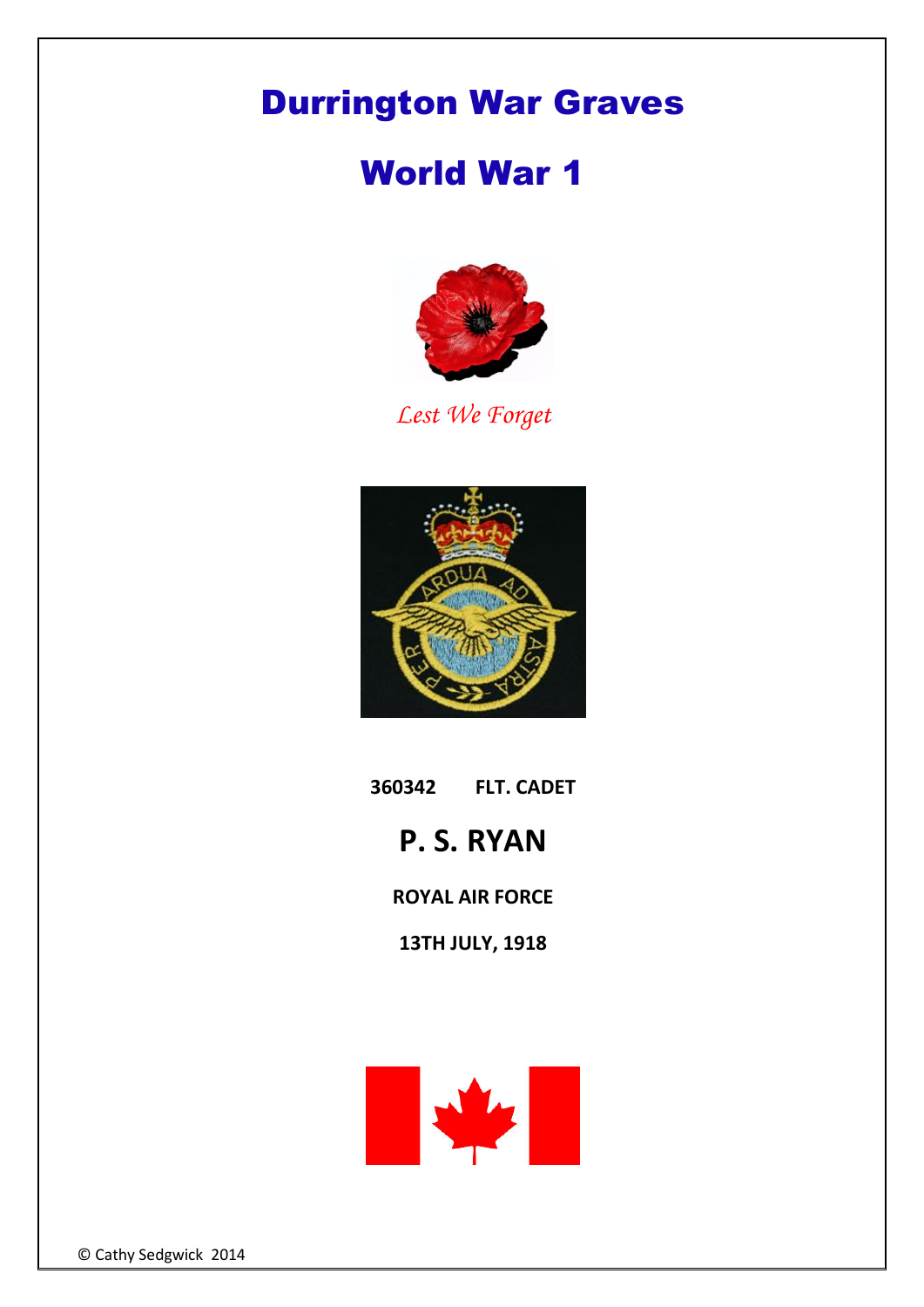## **Philip Stephen RYAN**

Philip Stephen Ryan was born on 22 July, 1898 at Killaloe, Ontario, Canada to parents William Ryan & Mary Agnes Ryan (nee Devine). He was christened the same day as he was born - 22 July, 1898 at Our Lady of the Angels, Brudenell, Renfrew, Ontario.

Philip Stephen Ryan stated he was aged 18 years & 5 months when he enlisted with 159<sup>th</sup> Battalion, Canadian Overseas Expeditionary Force on 17<sup>th</sup> January, 1916. He was living at Charlton, Ontario & was a Clerk. His religion was Roman Catholic & he belonged to 97<sup>th</sup> Regiment. He was given the service number of 648789. His next of kin was listed as his mother – Mrs W. Ryan.

Philip Stephen Ryan was discharged from the Canadian Forces on  $17<sup>th</sup>$  May, 1918 so that he could re-enlist on  $18<sup>th</sup>$ May, 1918 with Cadet Flying & was given an official number of 360342.

When World War 1 began, Canada did not have its own air force and, until the RFC established training camps in Canada in January 1917, the only way for a Canadian to become a war pilot was to enlist in the regular forces and try to transfer to the air service, or to travel at his own expense to England and attempt to enlist directly. It is impossible to determine the exact number of Canadians who joined the RFC, but it is estimated that over 20,000 Canadians had joined the British flying services by the end of World War 1.

Flight Cadet Philip Stephen Ryan was attached to 1st School of Navigation and Bomb Dropping (R.A.F.). This was located at an aerodrome close to Stonehenge, Wiltshire.

Flight Cadet Philip Stephen Ryan was killed on 13<sup>th</sup> July, 1918 in England when the aircraft he was in, stalled & nose-dived to the ground. Lieutenant T. W. Laybourne was injured in the accident.

A Court of Enquiry was held No. C. 13740 . F/Cadet P.S. Ryan & Lieut. T. W. Laybourne "The cause of the accident was in our opinion due to the fact that the machine was stalled after taking off."

A death for Philip S. Ryan, aged 19, was registered in the September quarter, 1918 in the district of Amesbury, Wiltshire, England.

Flight Cadet Philip Stephen Ryan was buried in Durrington Cemetery, Wiltshire in Grave / Plot Number 288 on 17<sup>th</sup> July, 1918. His death is acknowledged by Commonwealth War Graves Commission & as such he has a CWGC headstone.



**Durrington Cemetery, Wiltshire** *(Photo by Dave Healing 2013)*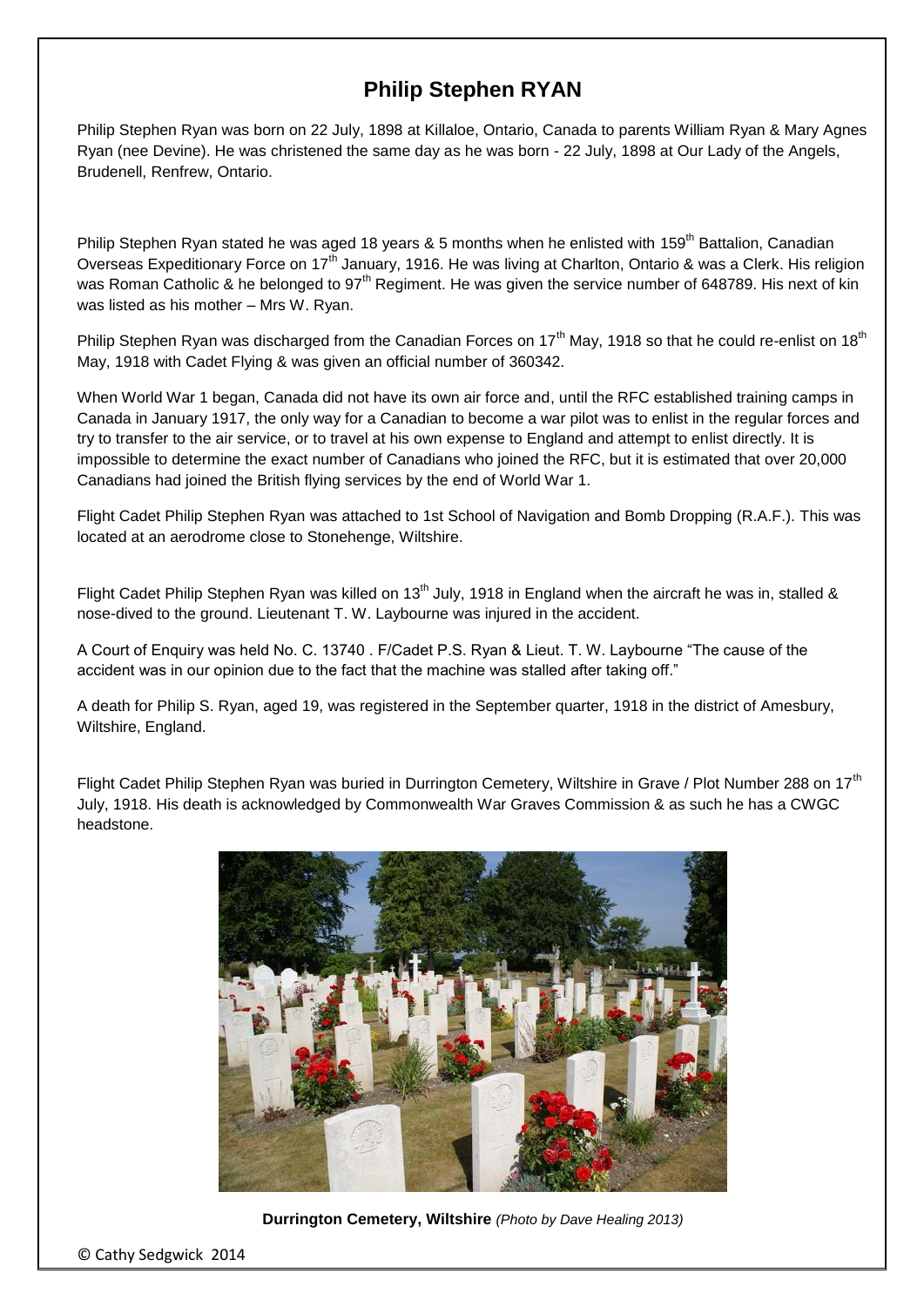Flight Cadet Philip Stephen Ryan is remembered on page 593 of the Canadian First World War Book of Remembrance, Canadian Virtual War Memorial.

1918 1918 Robinson, Frederick Coller, R.A.F.<br>Robinson, George Loncaster R.A.F.<br>Robinson, Henry Awtry, B.B.C.<br>Robinson, Joseph.<br>Robinson, Leslie Ferque, M.C.<br>Robinson, Rolph W. R.A.C.<br>Robinson, Rolph W. R.A.C.<br>Robinson, Wilhom Freder Seatter, Thomas Rendall R. R.C.<br>Seagwick, Francis Dalfour, R.A. P.<br>Sextan, Bdgar Z. R.A. P. R.A. P.  $/L$ Shanks, Daniel Albert.<br>Shannon, Frank Shannon.<br>2, 6 Oloy LCol Lieut. Robinson, Rolph W. K. P. A. P. A. P. A. P. A. P. A. P. A. P. A. P. A. P. A. P. A. P. A. P. A. P. A. P. Shannon, Percy Roy<br>Shaw, Fred Burgess<br>Shaw, Fred Burgess<br>Sheehan, Martin<br>Sheldon, Charles Stanley<br>Sheldon, William Edward Lieut.<br>Bdr. **R** A  $R<sub>n</sub>$ Lieut Robinson, Wilham Frederick<br>2. Lt. Robinson, Wilham Bartley<br>Cadet Robson, John<br>Cadet Robson, John<br>Cadet Robson, John<br>Cadet Robers, David Halekod<br>2. Lt. Rosee, Sidney Logenby<br>2. Lt. Rosee, Sidney Logenby<br>Capt. Rosee, S RAE Pte 11<br>11 Lieur<br>Pte  $\ddot{\mathbf{R}}$  $-4$ <sup>6</sup> C. Gd.  $R.F.$ RAFRAF Cadet Rosenthal, Samuel<br>Capt. Rosevear, Stanley Walkace, D. S.C.<br>R. A. F Capt. Roseyear, Stanley Walkace, D.S.C.<br>2. 14. Rose, Milan James Ferguson, R.A. F.<br>2. 14. Rose, Douglas William Robertson<br>1. Rose, Gordon Fraser. R.R.C.<br>2. R. Rose, John.<br>2. R. Rose, John. Sherwood, Chester Live Arthur<br>
Shirr, Morley Roy<br>
RAF<br>
Shortley, Francis Wilham<br>
RAF<br>
Shortley, Francis Wilham<br>
RAF<br>
Silver, Edward<br>
Simpson, Alexander McGregor<br>
Sunpson, Arthur Lorne<br>
RAF<br>
Sunpson, Arthur Lorne<br>
RAF  $\begin{array}{l} \text{2/L} \\ \text{2/L} \\ \text{Codd} \\ \text{2 L} \end{array}$  $2/L$ . Simpson, Arthur Lorne RAP<br>Simpson, Odo MacKay<br>Simpson, Odo MacKay<br>Simpson, Robert Frederick Lieut. Lieut. Pte. Simpson, Robert Frederick, T.A.S.C.<br>
Simpson, Ronald Fverest, T.A.S.C.<br>
Simpson, Thomas Borbon, R.A.S.C.<br>
Simpson, William F. 12-R Socks,<br>
Simpson, William F. 12-R Socks,<br>
Simpson, William F. 12-R Socks,<br>
Simpson, Jouis R. Pte. NAMe Smith, Charles Gerald Valentine<br>
MAMe Smith, Charles Gerald Valentine<br>
NAMe Smith, Charles Gerald Valentine<br>
NAMe Smith, Donovan Richardson<br>
McCallum 4\*Manch RAF<br>
McCallum 4\*Manch RAF<br>
Ext. Smith, Joseph Lawrence R.A. Savage, Harry Hombard, RASC, Savage, Harry Hombard, RASC, Samuel, John 1, RASC, Samuel, John 1, RASC, Samuel, Gallerick, RASC, Schell, George Bertram, RAAFF, Schell, George Bertram, RAAFF, Scott, George Bertram, RAAFF, Sco Lieut  $\frac{3}{2}$  $\frac{1}{2}$   $\frac{1}{1}$ Lieut<br>Lieut<br>2/14  $9/11$ 593